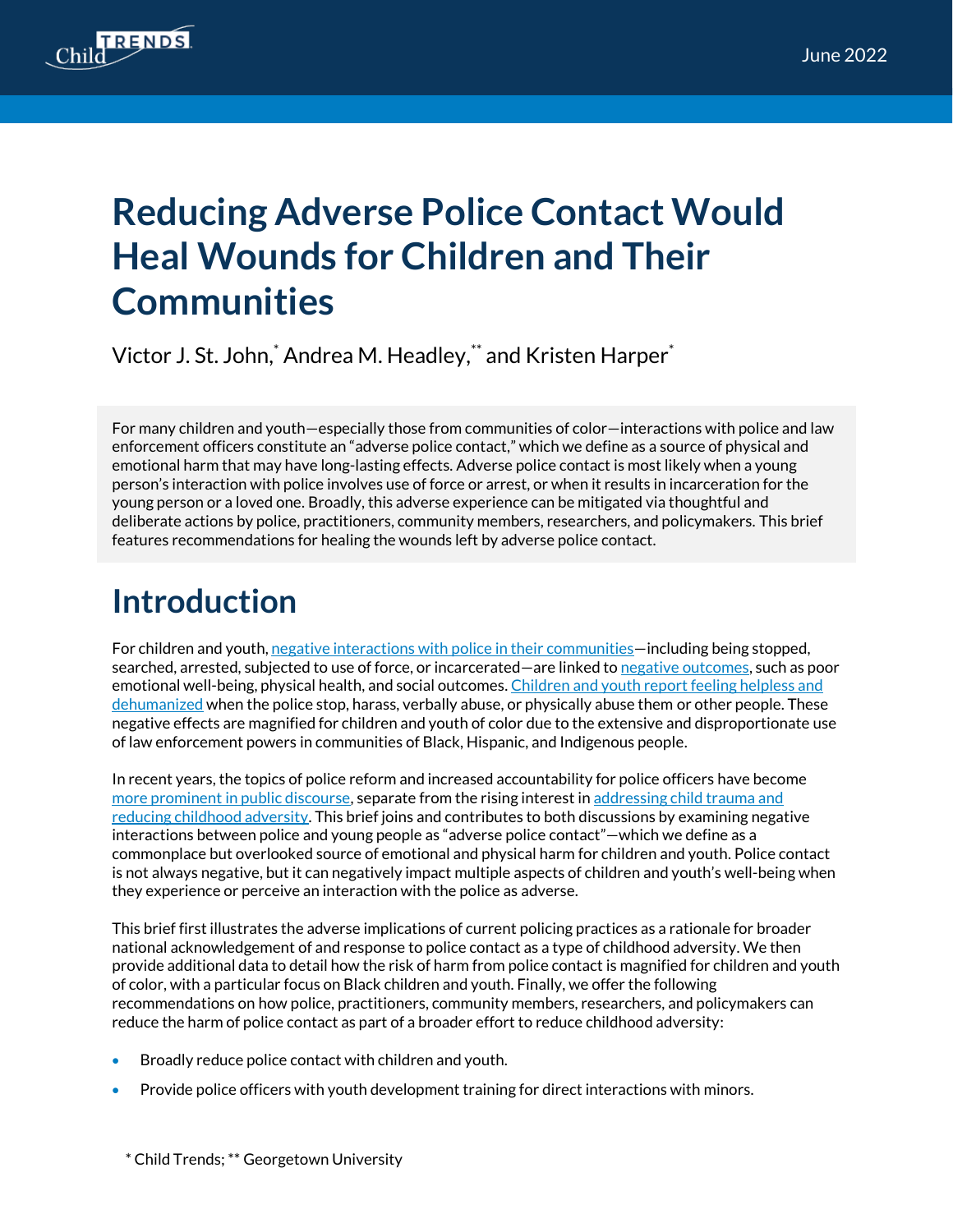- Provide social and emotional support for children and youth after police engagement.
- Develop police-community partnerships to conduct disparate impact reviews.
- Promote greater monitoring and accountability for police-related childhood adversity.
- Expand the research base on childhood adversity to examine the implications of police contact.

## **Contextualizing "Adverse Police Contact" Between Law Enforcement and Children and Youth**

Children and youth interact frequently with police officers. [During the 2017-2018 school year,](https://eric.ed.gov/?id=ED596638)  approximately 46 percent of public schools in the United States had school resource officers—sworn law enforcement officers with specialized training and assignments to work in collaboration with school institutions. An additional 13 percent of public schools had sworn law enforcement officers other than school resource officers present on campus. Children and youth also interact with police officers in the broader community. In 2018, 14 percent of all youth ages 16 and 17 (or 1,143,500) experienced police [contact.](https://bjs.ojp.gov/content/pub/pdf/cbpp18st.pdf) Further, 9 percent of children and youth in this age group (765,000) experienced police-initiated contact, rather than contact resulting from a traffic accident or their own outreach to law enforcement. While there are fewer data on police contact for children and youth in their early teens, one [study of](https://www.sciencedirect.com/science/article/abs/pii/S0190740919302099) over 3,000 children and [youth in 20 large cities](https://www.sciencedirect.com/science/article/abs/pii/S0190740919302099) found that 27 percent had experienced a police stop themselves by age 15, and 77 percent had either directly witnessed a police stop or knew individuals who had experienced one by age 15.

Multiple studies have documented the ways in which police contact is consequential for young people. Children and youth lose trust in law enforcement [as a result of negative police experiences.](https://journals.sagepub.com/doi/abs/10.1606/1044-3894.180) Police stops can lead to **psychological strain and heightened emotional distress** in children and youth, and such negative emotional experiences can [worsen depending on where the police stop occurred.](https://www.sciencedirect.com/science/article/abs/pii/S1054139X19303349) Direct contact with law enforcement and vicarious exposure to aggressive policing tactics are associated with [negative education](https://www.sciencedirect.com/science/article/abs/pii/S0190740919302099)  [outcomes,](https://www.sciencedirect.com/science/article/abs/pii/S0190740919302099) such as reduced test scores for Black children and youth and lower grade point averages in teenagers. Examples [of aggressive policing](https://journals.sagepub.com/doi/full/10.1177/0003122419826020) include strict enforcement of low-level crimes and the extensive use of police stops.

For these reasons, police contact constitutes a childhood adversity when it pose[s a significant threat](https://ajph.aphapublications.org/doi/abs/10.2105/AJPH.2021.306259?journalCode=ajph) to the well-being [of children and youth](https://ajph.aphapublications.org/doi/abs/10.2105/AJPH.2021.306259?journalCode=ajph) (see text box). In recent years, there has been growing public awareness of the importance of curbing childhood adversity because of the risk of long-term negative effects from trauma during periods of rapid brain development. Childhood adversity is associated wit[h suicide, mental](https://books.google.com/books?hl=en&lr=&id=_BreDwAAQBAJ&oi=fnd&pg=PT276&dq=Winfrey,+O.,+%26+Perry,+B.+D.+(2021).%E2%80%AFWhat+Happened+to+You%3F:+Conversations+on+Trauma,+Resilience,+and+Healing.+Flatiron+Books.&ots=3ZjayY0FbY&sig=w2GbMYEbxKl6VcK49iuuRifo1y8#v=onepage&q&f=false)  [health problems, substance use and dependence, and](https://books.google.com/books?hl=en&lr=&id=_BreDwAAQBAJ&oi=fnd&pg=PT276&dq=Winfrey,+O.,+%26+Perry,+B.+D.+(2021).%E2%80%AFWhat+Happened+to+You%3F:+Conversations+on+Trauma,+Resilience,+and+Healing.+Flatiron+Books.&ots=3ZjayY0FbY&sig=w2GbMYEbxKl6VcK49iuuRifo1y8#v=onepage&q&f=false)  [other deleterious effects.](https://books.google.com/books?hl=en&lr=&id=_BreDwAAQBAJ&oi=fnd&pg=PT276&dq=Winfrey,+O.,+%26+Perry,+B.+D.+(2021).%E2%80%AFWhat+Happened+to+You%3F:+Conversations+on+Trauma,+Resilience,+and+Healing.+Flatiron+Books.&ots=3ZjayY0FbY&sig=w2GbMYEbxKl6VcK49iuuRifo1y8#v=onepage&q&f=false)

Below, we review three contexts in which police contact would constitute childhood adversity: use of force, arrests, and incarceration.

#### **Childhood Adversity**

Childhood adversity is a stressful event or condition (or series of events or conditions) that can threaten a child's sense of safety and negatively affect their developing brain, physical and mental health, and behavior. Childhood adversity is a broader term than the commonly used concept, "adverse childhood experiences," which refers to eight specific types of childhood adversity (e.g., physical, sexual, and emotional abuse; living with someone who was mentally ill; parental incarceration; or parental divorce or separation.)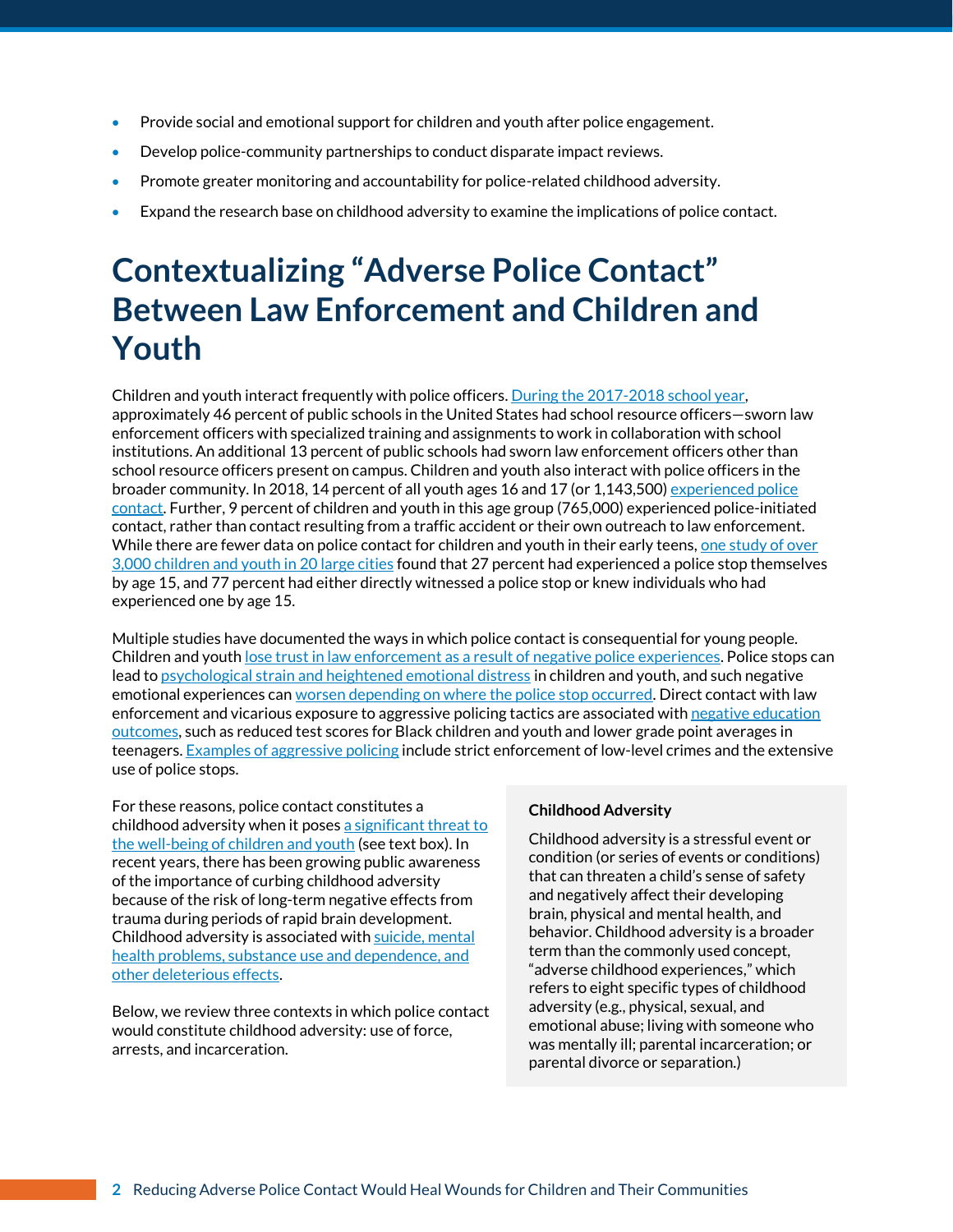### **Use of force**

Use of force is a type of <u>forceful interaction between police and [members of the public that can](https://www.ojp.gov/ncjrs/virtual-library/abstracts/police-coercion-application-force-continuum#additional-details-0) include</u> threats, patdowns, firm grips, handcuffing, takedown maneuvers, strikes with the officer's body, strikes with external mechanisms, and pain-compliance techniques. [Research shows that,](https://www.tandfonline.com/doi/abs/10.1080/07418820200095221) all other factors and circumstances being equal, police use more force on males, younger individuals (specifically teenagers), and persons of lower socioeconomic status. Use of force by police, then, risks exposing children and youth to direct experiences of violence by police, direct experience of injury by police, witnessing fatal or non-fatal violence, and the loss of loved ones.

The rate of injuries due to police use of force often varies by law enforcement agency, but recent research [suggests](https://nam04.safelinks.protection.outlook.com/?url=https%3A%2F%2Fjournals.sagepub.com%2Fdoi%2Ffull%2F10.1177%2F1098611120972961&data=05%7C01%7C%7C350ba256b03e4053944508da2ab0de18%7C380c6d8fdce34747b5fda656050bfd7f%7C1%7C0%7C637869236403615848%7CUnknown%7CTWFpbGZsb3d8eyJWIjoiMC4wLjAwMDAiLCJQIjoiV2luMzIiLCJBTiI6Ik1haWwiLCJXVCI6Mn0%3D%7C3000%7C%7C%7C&sdata=xMI2bvIHI1uK0D%2BvNYnWV35yC%2BlUsCtaWJ6aF%2BF6yJc%3D&reserved=0) that citizen injuries occur in about half of use of force incidents. More specifically, of a total of 10,564 use of force incidents compiled from 81 law enforcement agencies across eight different states from 2014 to 2018, 52 percent [\(5,471 incidents\) resulted in citizen injury](https://journals.sagepub.com/doi/full/10.1177/1098611120972961) (ranging from less severe injuries like scrapes and cuts to more severe injuries such as broken bones and gun/knife wounds).

Death is the most severe outcome of police use of force, and children and youth are not exempt from its consequences. While White people had the highest police-related death count from 1999 to 2019 (6,769 police intervention injuryrelated deaths), Black people had the highest *rate* of police-related deaths. Black people are roughly three times more likely than White people to die from police intervention.<sup>1</sup> These deaths do not occur in a vaccum, and negatively impact the lives of the victims' children.

Statistics on police-related deaths show who dies during police interventions but do not provide insight into the level of child and youth exposure to the actual events. That is, no known database provides insight into the number of police use-of-force events that children and youth witness in person or through the media, nor is there a count of how many of these deaths are among family members of children and youth (parents, siblings, etc.).

#### **[Adverse Police Contact](https://www.cnn.com/2020/07/08/us/atatiana-jefferson-siblings-police-violence/index.html) Example: Children [Witnessing Police Use of Force Against Family](https://www.cnn.com/2020/07/08/us/atatiana-jefferson-siblings-police-violence/index.html)**

In 2019, in Fort Worth, Texas, Atatiana Jefferson was playing video games with her nephew, Zion Carr, an 8-year-old Black child, with the front door of her family's home open. The neighbors called the police at 2:25 am to report the open front door. The police arrived and searched the outside of the house. After hearing people move around outside, Atatiana grabbed her gun and looked out the back window. She was shot and killed immediately in the same room as her 8-year-old nephew, who watched both the shooting and its aftermath (e.g., blood on the floor, officers attempting CPR). While the shooting officer was arrested and charged with murder, the family is currently suing for the young child's mental and emotional distress, anxiety, and agony. The lawsuit also notes that the young boy was wrongfully seized and questioned without an adult present.

#### However, both direct and indirect exposure to

death can have traumatic impacts. Losing a loved one (whether directly witnessed or not) can hav[e long](https://journals.sagepub.com/doi/abs/10.1177/1524838002237332)[lasting effects on well-being.](https://journals.sagepub.com/doi/abs/10.1177/1524838002237332) Furthermore, actually witnessing death–regardless of whether the deceased is a family member—is <u>an event that can be traumatic</u>. A notable example is the case of Darnella Frazier, a Black teenage girl who filmed the 2020 murder of George Floyd by a police officer in Minneapolis, Minnesota who used excessive force in applying his body weight to Mr. Floyd's neck. Darnella described the impact of witnessing this event as a "traumatic life-changing experience" that led to increased fear, anxiety, and problematic sleep patterns.

Beyond the experience of childhood adversity, police use of force can also result in child deaths, although this is a relatively rare occurence. *The Washington Post*, [which tracks fatal police shootings,](https://www.washingtonpost.com/graphics/investigations/police-shootings-database/) identified 112

<sup>&</sup>lt;sup>1</sup> These statistics were generated by the authors using data on fatalities from th[e Centers for Disease Control and Prevention.](https://www.cdc.gov/injury/wisqars/index.html)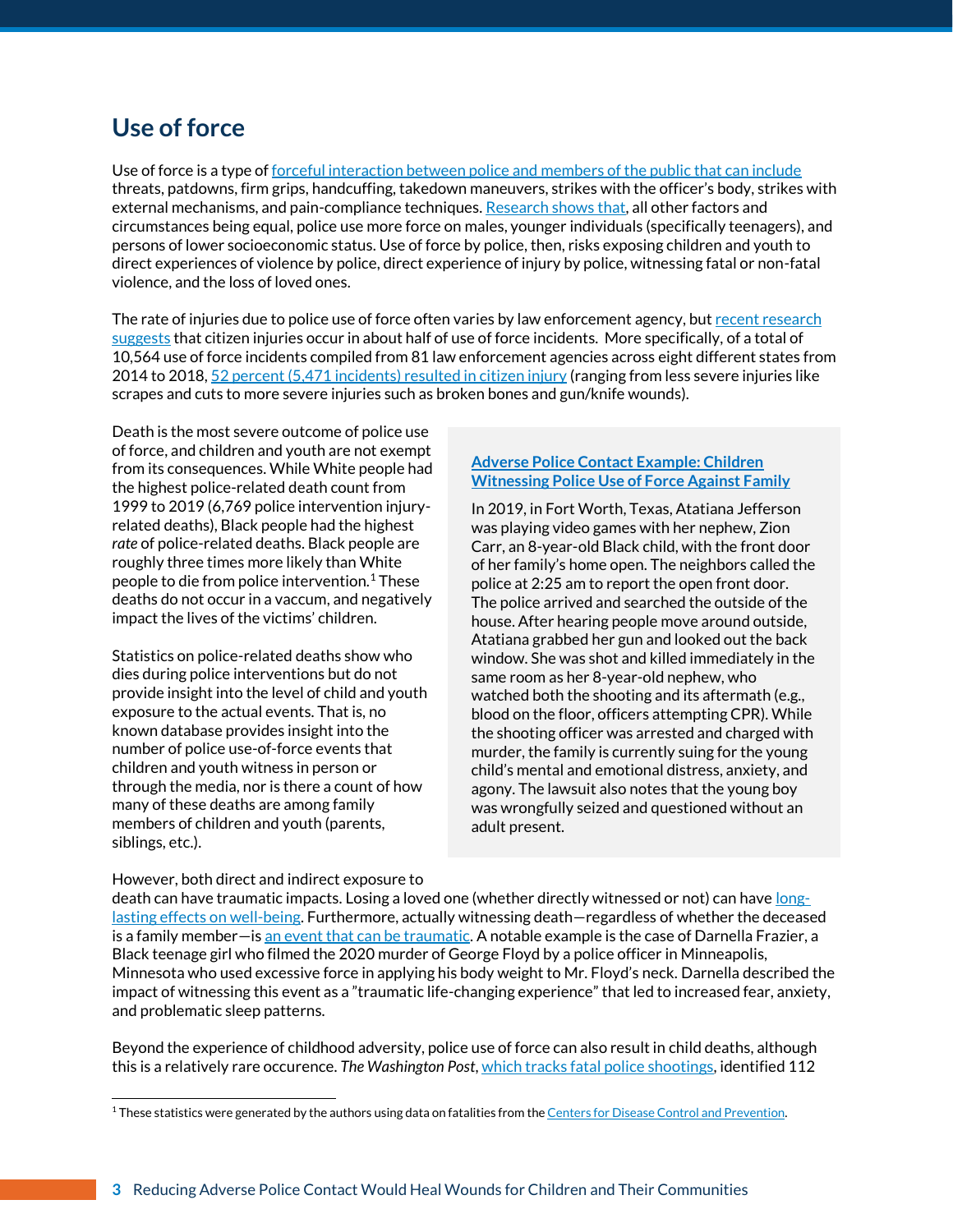children and youth killed from 2015 to 2021. In 2021, Fanta Bility made national news headline after police officers fired at a car and missed, fatally striking the 8-year old Black girl and wounding others in a crowd leaving a football game. At the end of that same year, an officer from the Los Angeles Police Department fired their weapons at a suspect in a department store, accidentally killing a 14-year-old bystander named Valentina Orellana-Perlata while she was in the dressing room. The racially disproportionate trend in police use of lethal force is also seen specifically in the rate o[f police-intervention deaths of children and youth:](https://www.publications.aap.org/pediatrics/article-split/146/6/e2020015917/33586/Racial-and-Ethnic-Disparities-in-Firearm-Related) Black and Hispanic children and youth are more likely to die from a police shooting than their White peers.

### **Arrest**

When police place children and youth under arrest, their experiences are a form of childhood adversity given that witnessing or experiencing aspects of arrest encounter[s can lead to psychological distress](https://www.sciencedirect.com/science/article/abs/pii/S1054139X21001063) (e.g., depression, anxiety, stigma, posttraumatic stress disorder, suicidal ideation and attempts) and other harmful outcomes.

In 2019, [police made approximately 700,000 arrests of children and youth under age](https://ojjdp.ojp.gov/publications/juvenile-arrests-2019.pdf) 18. This is a sharp improvement from previous years: Police made 2 [million arrests of children and youth in 1980,](https://ojjdp.ojp.gov/publications/juvenile-arrests-2019.pdf) a figure that grew higher in the mid-1990s and only began a continuous decline below 2 million after 2007. Nationwide, arrests of children and youth under age 18 account for roughly 7 percent of all arrests, and there are wide racial disparities in who is subject to arrest. Of children and youth under age 18 who were arrested in 2019, 63 percent were White, 34 percent were Black or African American, and 4 percent were of other races.<sup>2</sup> These racial disparities become clearer when one considers the racial demographic composition of the [United States:](https://www.childtrends.org/indicators/racial-and-ethnic-composition-of-the-child-population) White children and youth make up roughly 51 percent of the population under age 18 and Black or African American children and youth make up just 15 percent.

Despite this decrease in the number of arrests over time, a child's experience of arrest can be devastating to their well-being. Apart from [physical harm that can occur](http://jaapl.org/content/21/4/523#:~:text=False%20arrest%20and%20imprisonment%20can,literature%20and%20reported%20legal%20cases.) during a forceful arrest, the experience of an arrest can be [humiliating and inflict psychological harm.](https://d1wqtxts1xzle7.cloudfront.net/66972617/195.full-with-cover-page-v2.pdf?Expires=1651203552&Signature=YA7ScyJVHaO7PAdhmErIdt0S2bhJfsvgVuwRvhxppjjeD1W3EcVc3i2V6Kin95OtkgFA1dWiK-7qxkvHCNGSmjavlhPaJv26V-X9O4bd6gESc8znGbd2YHHY1F323y9KKnffkDC4SCjPRPW~0LhdOlI8OeMLrNiC47fvtLWhqfVtiUgUvLpj1yCLOGwB~yOdrXQFzm2zyqOK890fh9emIB0LcNuKxOiiV-eranusQ4I~kCyXMUuh6LfT12TW5LUshQzReoZan5m20dKenAyhH~aK0xxLeWsD1fNDslin-m4GRbWkeNsb8-IvDisUi2yYaHqJqer7rNkfhBcm5mJvDg__&Key-Pair-Id=APKAJLOHF5GGSLRBV4ZA) During an arrest, a child or youth immediately loses their liberty to leave the scene (or even move in some cases)[. An officer takes them into](https://repository.law.umich.edu/cgi/viewcontent.cgi?article=1495&context=mlr) custody for a [suspected crime,](https://repository.law.umich.edu/cgi/viewcontent.cgi?article=1495&context=mlr) typically with the use of mechanical restraints (in the form of handcuffs), and transports them to a police precinct for further processing, where they are often placed in a cell to wait for an unknown amount of time before speaking with a parent or caregiver. The arrest experience often takes place in the child or youth's neighborhood, on school premises, or in other public settings in front of onlookers. In some cases, children and youth are arrested in embarrassing positions (e.g., laying on the ground).

#### **[Adverse Police Contact Example:](https://www.nydailynews.com/news/national/ny-dc-cops-5-year-old-boy-handcuffs-mom-beat-20210327-flrlxk5wvnhnlaxubyh5oncec4-story.html)  [Police Response to Children in Schools](https://www.nydailynews.com/news/national/ny-dc-cops-5-year-old-boy-handcuffs-mom-beat-20210327-flrlxk5wvnhnlaxubyh5oncec4-story.html)**

In 2020, in Washington, DC, a 5-year-old Black child walked away from his elementary school and school personnel called the police. The police found the boy one block away from the school building, but the child did not want to return to school. Body-worn camera video displayed officers interacting with the child in potentially traumatic ways: approaching the child angrily, repeatedly yelling at and threatening to beat him, telling him to stop crying, grabbing his arm, indicating to him that he was bad, and putting one handcuff on him while stating that handcuffs are for people who do not listen. Shanta Grant, the child's mother, is currently suing the police department, the county, and the board of education for the emotional distress her son has endured.

Arrest can be particularly concerning for [children and youth with special health care needs](https://www.ncbi.nlm.nih.gov/pmc/articles/PMC8221245/)—and even more acutely for those with significant behavioral or emotional concerns (e.g., an outburst at a school or mental health clinic)—who are already at a higher risk of being arrested. Older populations of children and youth placed under arrest can lose their jobs from missing work or fall behind in school; they may need to pay fees

<sup>2</sup> Percentages do not add up to 100 percent due to rounding.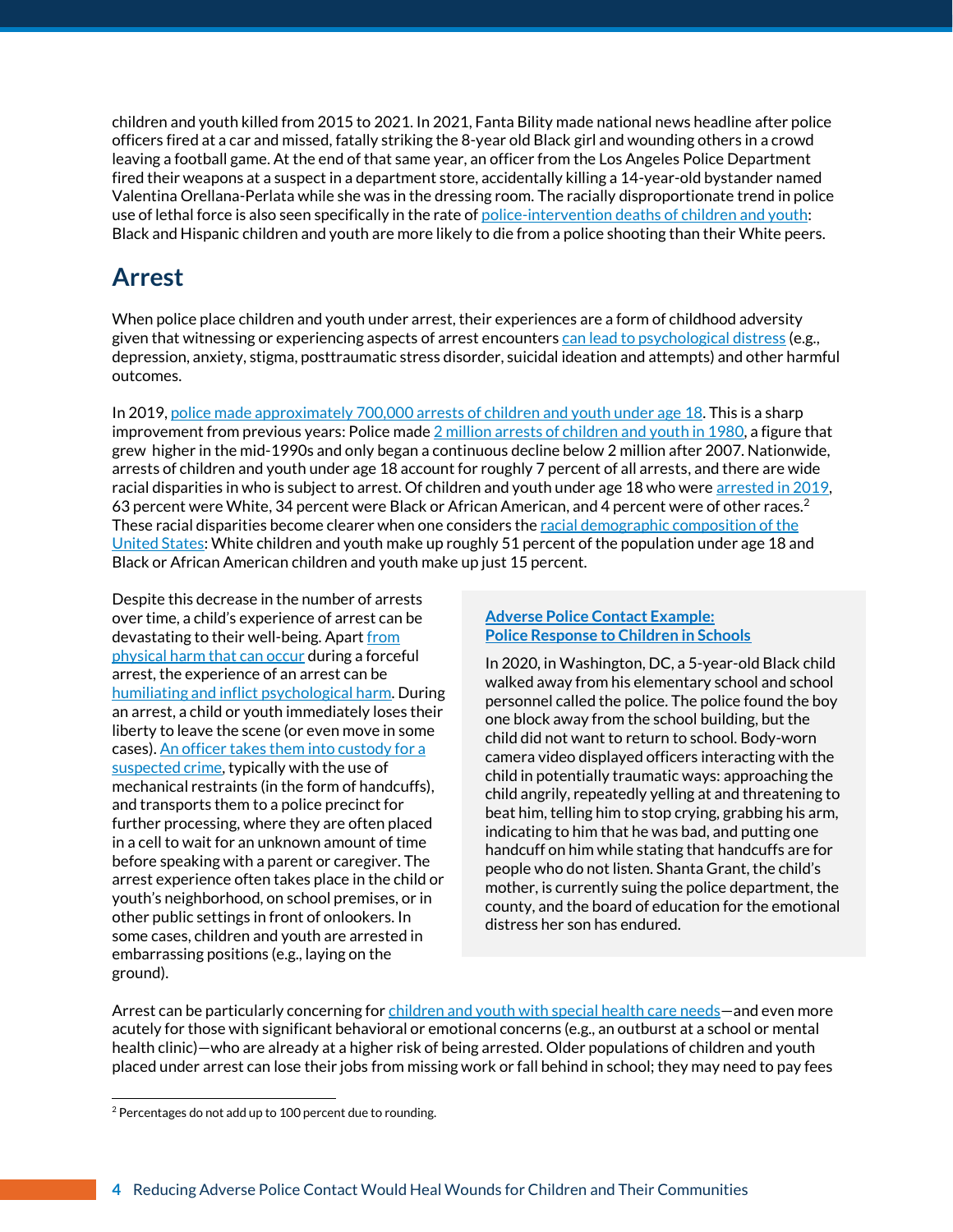for attorneys and any impounded vehicles, as well as arrest and booking fees. Revocation of parental custody rights, threat of deportation for immigrant arrestees, and removal from public housing are other factors that children, youth, and their caregivers [are exposed to when arrested](https://repository.law.umich.edu/cgi/viewcontent.cgi?article=1495&context=mlr)—even when never convicted of the crime.

Even though Black people are arrested at higher rates than their White counterparts, research does not indicate that these disparities result from Black people committing certain crimes at higher rates. Studies do show, however, tha[t disparities in arrest are present](https://link.springer.com/article/10.1007/s12552-019-09265-0) when controlling for heightened levels of community surveillance and an individual's criminal propensity. In fact, research also suggests that when two persons one Black and one White-commit the same crime together against the same victim, the Black co-offender is [more likely to be arrested](https://academic.oup.com/socpro/advance-article-abstract/doi/10.1093/socpro/spab043/6366494) than their White counterpart.

Adding to the racial disparity issue [are](https://journals.sagepub.com/doi/abs/10.1177/0887403414521461) cases in which people (disproportionately people of color) are [wrongfully arrested.](https://journals.sagepub.com/doi/abs/10.1177/0887403414521461) This creates a subgroup of persons who encounter the criminal justice system wrongly and experience associated trauma from these experiences. For example, in 1989, five Black and Latino boys—the Central Park Five—were arrested in New York for the sexual assault of a woman, a crime for which they would later be exonerated[. In this notable case,](https://psycnet.apa.org/record/2011-14421-000) the wrongful arrest, unethical police interrogation, coerced confessions, and wrongful conviction and confinement of the child or youth collectively became a point of adversity.

### **Parental and youth incarceration**

Policing, as an institution, extends into other parts of the criminal justice system, including the correctional setting. For instance[, 80 percent of jails](https://www.sheriffs.org/gcps/jail-ops) in the United States are run by a sheriff's department. The use of incarceration risks exposing children and youth to adversities—either directly related to their own confinement in correctional settings, or more broadly related to incarceration of their parents or guardians. Children, youth, and their caregivers with experiences of incarceration [have difficulty reentering society](https://www.cmcainternational.org/wp-content/uploads/2022/01/Pathways-to-Desistance-of-crime.pdf) and increased [risk of subsequent criminal justice](https://childtrends-my.sharepoint.com/personal/vstjohn_childtrends_org/Documents/Loeffler,%20C.%20E.,%20&%20Nagin,%20D.%20S.%20(2022).%20The%20impact%20of%20incarceration%20on%20recidivism.%20Annual%20Review%20of%20Criminology,%205.) contact, creating a cycle of arrest and further incarceration, with the potential for trauma at every step.

Of the 1.9 million persons who are incarcerated in local, state and federal jails and prisons, 38 [percent](https://www.prisonpolicy.org/reports/pie2022.html) are [Black.](https://www.prisonpolicy.org/reports/pie2022.html) Estimates have shown that 52 percent of persons incarcerated in state correctional institutions and 63 percent [incarcerated in federal institutions were](https://onlinelibrary.wiley.com/doi/abs/10.1111/j.1756-2589.2012.00128.x?msclkid=fcd2156cd15e11ec86de8013583ad717) parents of minors. Furthermore, 6.7 [percent of children](https://www.childhealthdata.org/browse/survey/results?q=9136&r=1)  and youth have had a parent [or guardian serve time in jail.](https://www.childhealthdata.org/browse/survey/results?q=9136&r=1) Notably, the proportion of parents who are incarcerated is racially disproportionate, with Black fathers making up 40 percent of all parents who are [incarcerated.](https://nij.ojp.gov/topics/articles/hidden-consequences-impact-incarceration-dependent-children)

Parental incarceration is associated with [negative social, emotional, and developmental ramifications](https://nij.ojp.gov/topics/articles/hidden-consequences-impact-incarceration-dependent-children) for children and youth such as increased risk for suicide attempts, severe depression, substance misuse, antisocial behavior, low educational attainment, reductions in earning potential, mental health issues, and behavioral problems. Once a parent is incarcerated, th[e child is often subject to stress](https://www.jstor.org/stable/41514962) due to parental separation and the need to visit their parent in jail settings that are not appropriately designed for familial interactions. [Visitation procedures often include](https://www.urban.org/research/publication/parent-child-visiting-practices-prisons-and-jails) searches and safety procedures that are confusing for children and youth to experience. Collectively, these factors and experiences also increase the likelihood that a child or youth will interact with the police irrespective of any criminal activity.

Similarly, the lives of children and youth who are incarcerated themselves drastically change: Studies show that children and youth who are incarcerated are [at risk of developing adult depressive symptoms](https://www.ncbi.nlm.nih.gov/pmc/articles/PMC5260153/) and have worse general health and more suicidal thoughts later in life. To make matters worse, 20 percent of children and youth who are incarcerated [are expecting or have children of their own.](https://www.ojp.gov/pdffiles1/ojjdp/227730.pdf) Although the experience of incarceration can vary depending on whether a person is held in a juvenile facility, jail, or prison—and can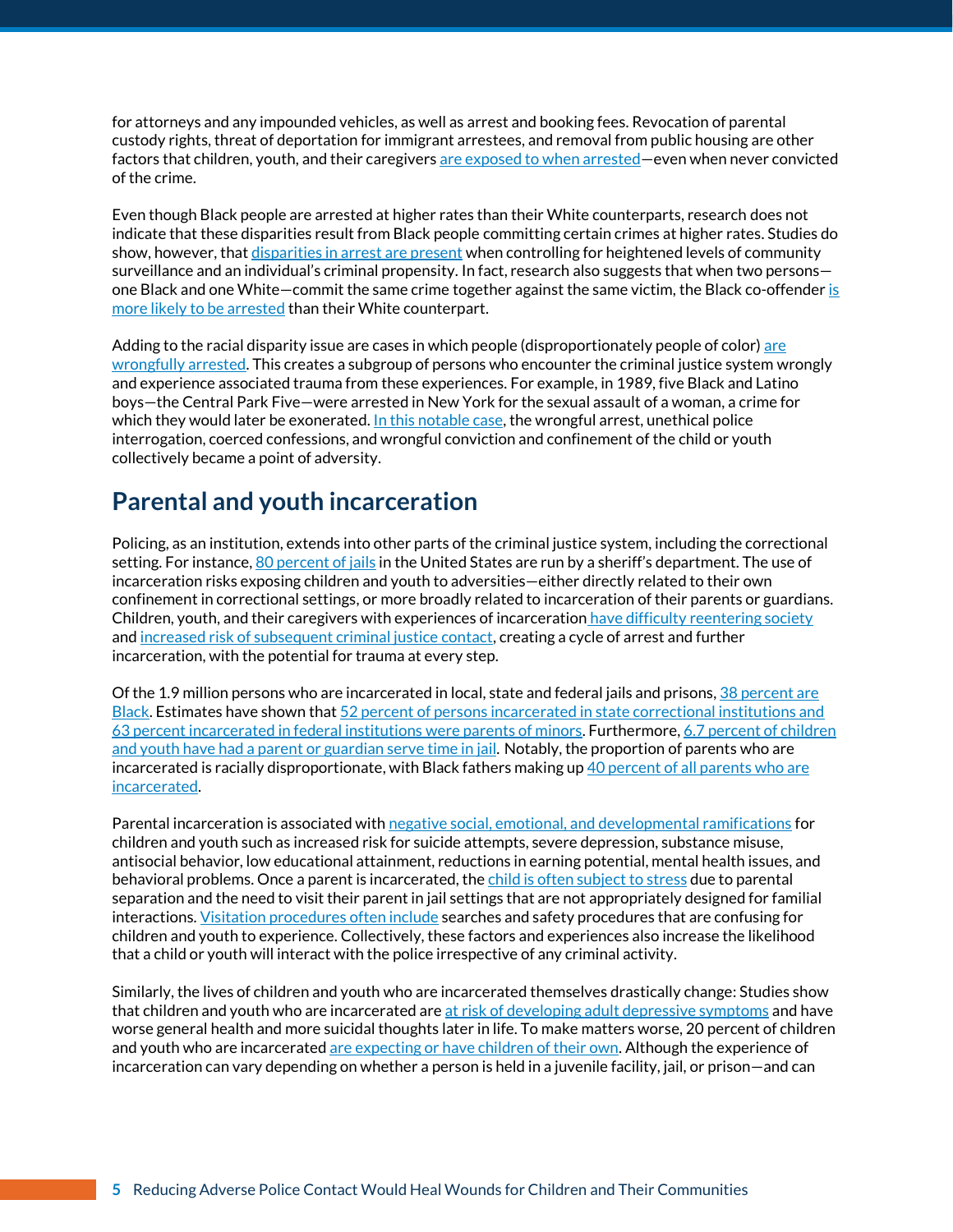additionally vary by administrative authority (e.g., local, state, or federally operated facilities)—the experience of being held in such institutions involves similar administrative practices. That is, incarcerated children and youth usually undergo multiple searches of their body (sometimes strip searches), are subject to assessments containing very sensitive questions (e.g., history of abuse) to assess their risk to themselves and others, and are placed in various secure units throughout their confinement. The conditions of their confinement are ofte[n absent](https://books.google.com/books?hl=en&lr=&id=t1wlAgAAQBAJ&oi=fnd&pg=PT13&dq=Mays,+G.+L.,+%26+Winfree+Jr,+L.+T.+(2013).%E2%80%AFEssentials+of+corrections.+John+Wiley+%26+Sons.&ots=UMs3q0Wsti&sig=wR9w8ChNIntisi911GnkvabF-Vw#v=onepage&q&f=false)  [of \(or consist of subpar access to\)](https://books.google.com/books?hl=en&lr=&id=t1wlAgAAQBAJ&oi=fnd&pg=PT13&dq=Mays,+G.+L.,+%26+Winfree+Jr,+L.+T.+(2013).%E2%80%AFEssentials+of+corrections.+John+Wiley+%26+Sons.&ots=UMs3q0Wsti&sig=wR9w8ChNIntisi911GnkvabF-Vw#v=onepage&q&f=false) education, religious support, family and persons who offer social support, mental and physical health care, recreation, and safety from victimization or death behind bars.

#### **[Adverse Police Contact Example: Suicide in Adulthood](https://www.fox5ny.com/news/will-kalief-browders-death-prompt-trial-reform)  [after Youthful Incarceration](https://www.fox5ny.com/news/will-kalief-browders-death-prompt-trial-reform)**

When Kalief Browder, a Black boy, was 16, he was arrested for robbery after being accused of stealing a book bag. He spent three years in New York's Rikers Island, a significant portion of which was spent in solitary confinement. Beaten up by people in custody and correction officers, Mr. Browder attempted suicide at least once while incarcerated. He was never tried or convicted. After appearing in court 31 times, the case was dismissed. There were no witnesses, no jury, and no evidence presented in his case. At age 19, Mr. Browder was released from jail and later died by suicide at age 22.

## **Recommendations for Reducing Adverse Police Contact**

Police institutions are expected to enforce society's laws, a role which comes with expansive power, responsibility, and discretion. However, when policing begins to negatively impact the lives of children and youth—whether through direct or vicarious adverse experiences—communities should closely examine the conditions that allow such events to occur and identify how these events can be prevented. More broadly, the numerous ways in which policing institutions can place children and youth at risk of adversity should spark greater discourse on how police reform can minimize the cost of law enforcement on our nation's young people.

Adverse police contact can be resolved to the extent that practices and policies are in place to protect children and youth, and their families, from harmful police practices. Below are recommendations for police, practitioners, community members, researchers, and policymakers to reduce children and youth's exposure to adverse police experiences:

**Broadly reduce police contact with children and youth.** Police, practitioners, community members, researchers, and policymakers should explore strategies that allow for a reduction in the frequency of interactions between children and youth and law enforcement officers. In one example, multiple [communities have explored](https://journals.sagepub.com/doi/abs/10.1177/15365042211058122) limiting the role of law enforcement in schools, and examined alternatives to school policing, in recent years.

**Provide police officers with child and youth development training for direct interactions with minors.** In instances where interactions between children and youth and law enforcement do occur, police officers should have the knowledge and skills to engage in ways that do not traumatize children and youth. Police training and procedures should be responsive to the developmental needs of children and youth at different ages, with awareness of neurological, social, and emotional differences across age ranges. Trainings and protocols should explicitly reflect how, if at all, police officers should interact with children and youth, and how they should interact with adults when children and youth are present. Such training should include [trauma-informed practices for policing.](http://researchonline.ljmu.ac.uk/id/eprint/12811/1/AA%20Uses%20and%20Misuses%20of%20ACEs%20Police.pdf)

**Provide social and emotional support for children and youth after police engagement.** When police officers do engage with children and youth, additional financial resources should be used to connect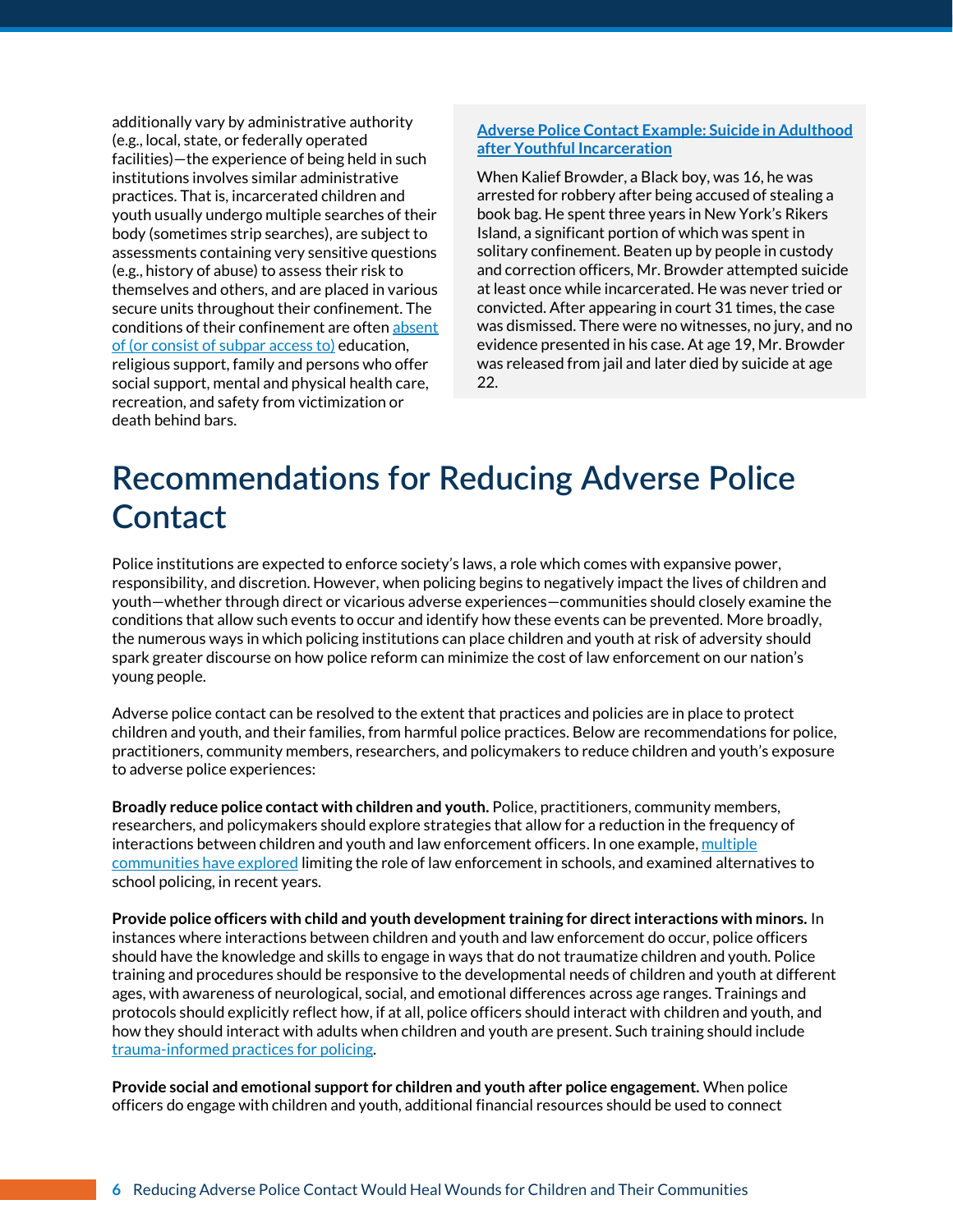children and youth to community-based counselors, psychologists, and social workers who can respond to these children and youth after a given interaction. These professionals can help children and youth (and their families) process and deal with events that may have been traumatic, or connect young people and families to viable resources deemed necessary. One model program worth highlighting is the Child [Development-Community Policing Program.](https://medicine.yale.edu/childstudy/communitypartnerships/cvtc/cdcp/)

**Develop police-community partnerships to conduct disparate impact reviews.** Police institutions should have committees of [external and internal stakeholders](https://www.researchgate.net/publication/343224283_Vilify_Them_Night_After_Night_Anti-Black_Drug_Policies_Mass_Incarceration_and_Pathways_Forward) whose primary purpose is to review policies and practices that have a disparate impact across racial and ethnic groups. For example, if a policing strategy is leading to excessive or disproportionate stops of Black children and youth, the strategy should undergo a committee review to assess whether this strategy is being implemented fairly or causing any unintended harm. Such a body should have the authority to directly change institutional policies and practices. Stakeholders (e.g., educators, mental health clinicians, social workers, children and youth from the community, etc.) may vary based on who and what the policing policy and practice entails. Policies in place, such as Ca[lifornia's Racial and Identity Profiling Act](https://oag.ca.gov/ab953) or Connecticut's Alvin W. Penn Racial Profiling Prohibition Act, set the stage for police-community partnerships like th[e Connecticut Racial Profiling](https://www.ctrp3.org/about/project-background)  [Prohibition Project](https://www.ctrp3.org/about/project-background) to address issues of racial and ethnic disparities in policing. Nongovernmental organizations that are equipped to conduct disparity analysis for police departments—such as th[e Center](https://policingequity.org/)  [for Policing Equity,](https://policingequity.org/) or various government oversight bodies such as civilian boards or inspector general offices—are also well-positioned to work with police institutions and communities to mitigate disparities in adverse police contact.

**Promote greater monitoring of, and accountability for, police-related childhood adversity.** Police institutions and/or individual officers should document, monitor, and be accountable for the adverse experiences involving children and youth that result from police actions, especially when such actions entail police misuse of power. An independent oversight body should oversee the documentation and monitoring of such experiences. Stakeholder discussions on which exact accountability measures are appropriate remain an ongoing topic, and typically include the following measures: termination of officers with persistent patterns of misuse, reassignment of personnel so that certain officers do not interact with children and youth, and reallocation of resources from police institutions to rectify the harm caused from poor policing.

**Expand the research base on childhood adversity to examine the implications of police contact.** Linking police practices to childhood adversity and the risk of trauma is not a new idea—parental incarceration is widely acknowledged as one of eigh[t adverse childhood experiences.](https://pubmed.ncbi.nlm.nih.gov/9635069/) However, this brief broadly illustrates how direct and indirect childhood exposure to use of force, arrest, and incarceration may also constitute adverse events. Additional research is needed to examine with greater specificity the implications of specific police practices for child and youth well-being. Further, such research should contribute to broader research scholarship on the implications of childhood adversity for child development.

## **Conclusion**

Policing plays an important societal role, but law enforcement institutions must take care that their actions do not induce adverse experiences for children and youth. As police, practitioners, community members, researchers, and policymakers discuss strategies to heal police-community relations and limit the level and impact of negative police interactions for children and youth—particularly children and youth of color—they must consider direct and vicarious exposure to potentially traumatic events to be at the core of discussions and actions related to police reform.